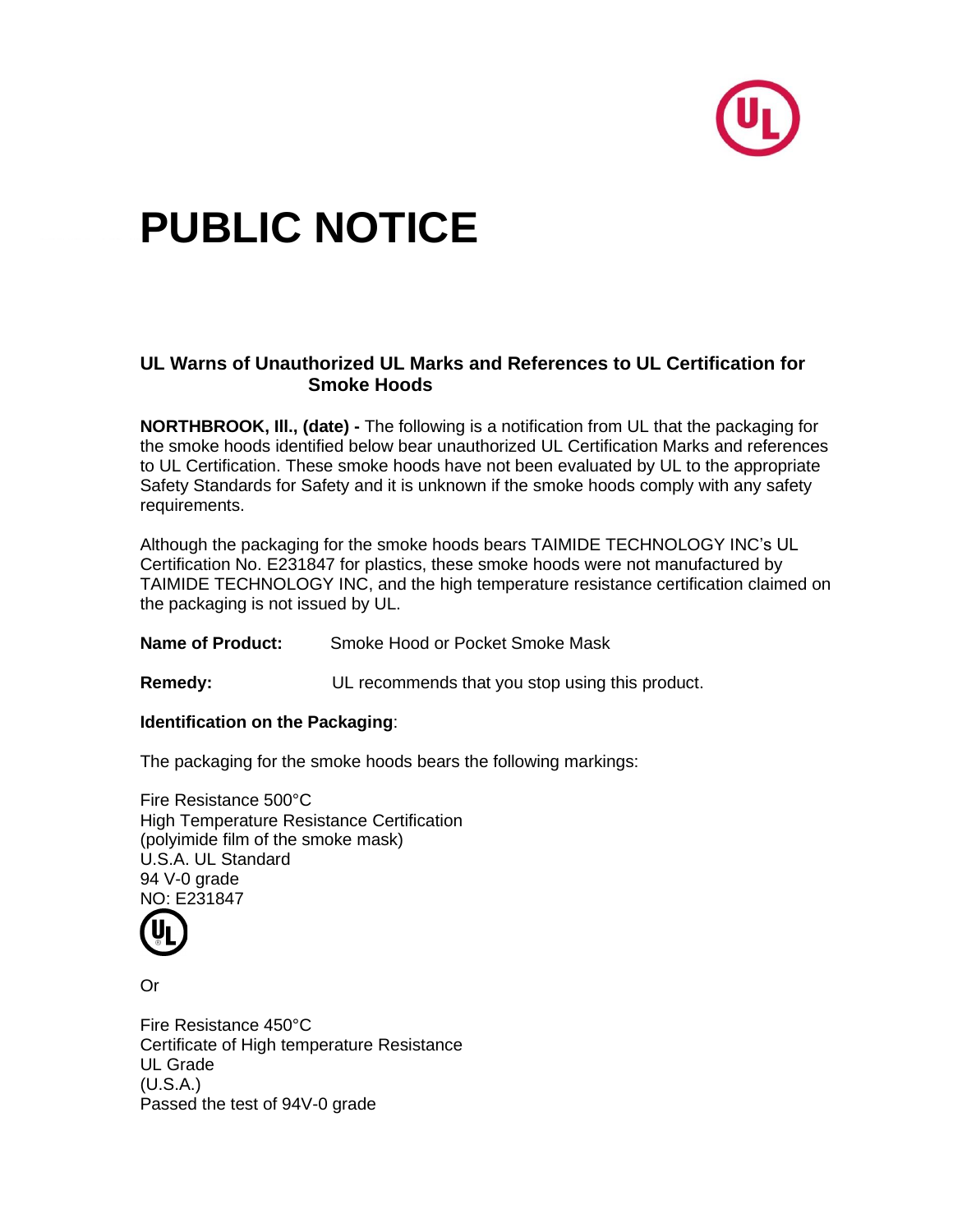### UL NO: E231847

## Or

耐熱 500°C UP! 防火 UL 合格! 頭罩耐高溫證明 UL 等級 (美國) 94 V-0 NO.E231847 **U** 

**Photographs:**



**Known to be distributed and sold by:** HKMASK Safety Ltd (**[www.hkmask.net](http://www.hkmask.net/)**), Niwei Scientific Enterprise Co Ltd (**[www.niwei.com.tw](http://www.niwei.com.tw/)**), and online retailers worldwide.

**About UL**